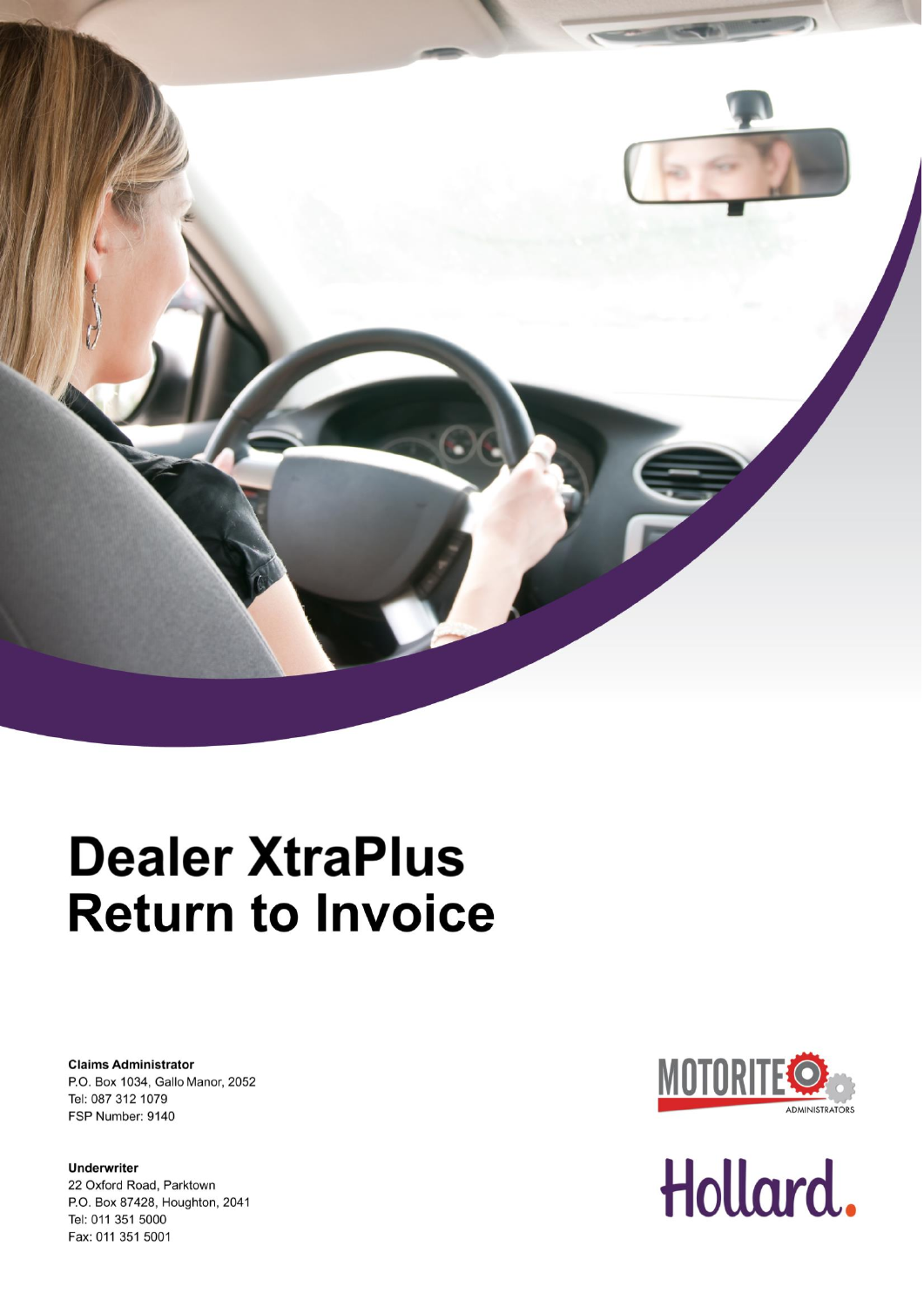## **Dealer XtraPlus Return to Invoice**

### **Introduction**

This document explains the Return To Invoice Cover policy. You will notice that some words are Capitalised. These words have a specific meaning and they are explained under the 'Definitions' section.

In exchange for receipt of the premium on the Premium Due Date, Hollard Insurance (We) agree to protect the policyholder (You) against any losses from an insured event which occurred in the Period of Insurance. Your cover is subject to the terms and conditions in this policy or in any subsequent endorsement to it.

This policy is subject to various terms, conditions and exclusions which appear elsewhere in this document.

This policy wording, together with the administrative forms, application forms, Certificate of Insurance, declarations, authorisations and agreements pertaining to this policy as supplied by You, shall form the basis of this insurance contract and should be read together. If there is any- thing in this policy which You do not understand, or any changes need to be made to Your cover, please contact IUA Business Solutions (Pty) Ltd and Administrators.

In the event of any conflict between the provisions of this policy and that of any other document as mentioned above, the provisions of this policy shall prevail.

## **Definitions**

In this policy and in any documentation issued by Us in connection with this policy the following words shall have the meanings set out below:

#### **"Administrators"**

Means Motorite Administrators (Pty) Ltd., an Authorised Financial Services Provider with Licence No. 9140 Registration No.,

#### **"Certificate ofInsurance"**

Means the schedule containing Your details and the details of the Vehicle, Period of Insurance, Purchase Price, premium payable etc. and updated from time to time at Your request.

#### **"Date ofLoss"**

Means the date when damage to or loss of the Vehicle occurs. This date must fall within the Period of Insurance.

#### **"Date ofOccurrence"**

Means the date on which Your account is credited with the payment from the Underlying Insurer in settlement of Your claim in terms of the Underlying Policy.

#### **"Days"**

Means ordinary days, including weekends and public holidays.

#### **"MarketValue"**

Means the average of the recommended retail value and trade price of the Vehicle as determined by the **"Auto Dealer's Guide"** (by Transunion Auto Information Solutions) on the Date of Loss. The Market Value must include accessories and spare parts originally included in the Purchase Price and must be adjusted according to the average **"Kilometre and Condition Chart"** contained in the Guide.

Where the particular make and model of the Vehicle are not reflected in the **"Auto Dealer's Guide"** or **"Auto Dealer's Guide for Cars Over 10 Years Old"** or **"Commercial Vehicle Dealer's Guide"** then the average value given for the Vehicle by three independent motor industry sources of Our choice will be used as the Market Value of the Vehicle.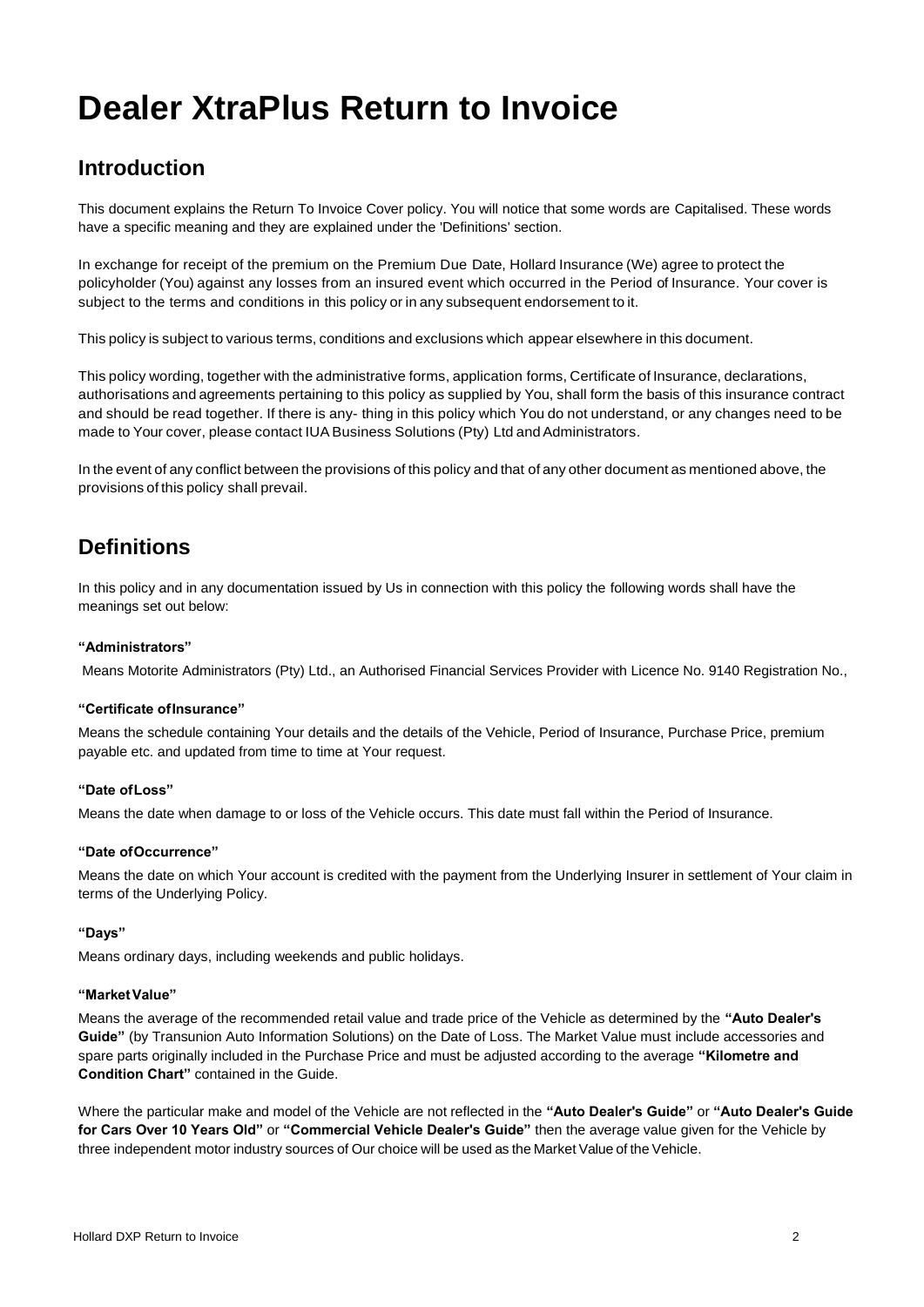#### **"Vehicle"**

Means the vehicle described in the Certificate of Insurance and which may be any of the following:

- motor vehicles, minibuses (maximum 16 seater), caravans, 4x4 vehicles, 4x2 vehicles, light delivery vehicles, and panel vans, all with a gross vehicle mass of not more than 4 500 kg;
- trailers with a carrying capacity of not more than 750 kg;
- motorcycles.

#### **but specifically excluding**

- any vehicle used as a courier service;
- any vehicle modified for commercial purposes (such as but not limited to emergency and towing vehicles);
- any vehicle used as an armed reaction vehicle;
- quad bikes or off road motor cycles;
- taxis.

#### **"Period of Insurance"**

Means the period as stated in the Certificate of Insurance subject to Our receipt of the first premium by the Premium Due Date.

This policy is valid for one calendar month and Hollard will renew your policy monthly if you pay the premium. The policy terminates after 3 years (36 months).

#### **"Premium Due Date"**

Means the date on which your premium is due as indicated on the Certificate of Insurance.

#### **"Purchase Price"**

Means the value written on the original purchase invoice of the Vehicle, and includes all extras which increase the value of the Vehicle.

#### **"Underlying Policy" and "Underlying Insurer"**

Means the motor vehicle insurance policy (Underlying Policy) entered into by You with any registered domestic insurance company (Underlying Insurer). The Underlying Policy must cover the Vehicle against total loss through theft, hijacking or accident in the whole of South Africa if the underlying conditions have been fulfilled.

#### **"We, Us, Our"**

Means The Hollard Insurance Company Limited. Hollard is a registered insurer (Short-term Insurance Act 53 of 1998), and a licensed Financial Services Provider (Financial Advisory and Intermediary Services Act 37 of 2002).

#### **"You, Your"**

Means the person or entity named as the Insured in the Certificate of Insurance.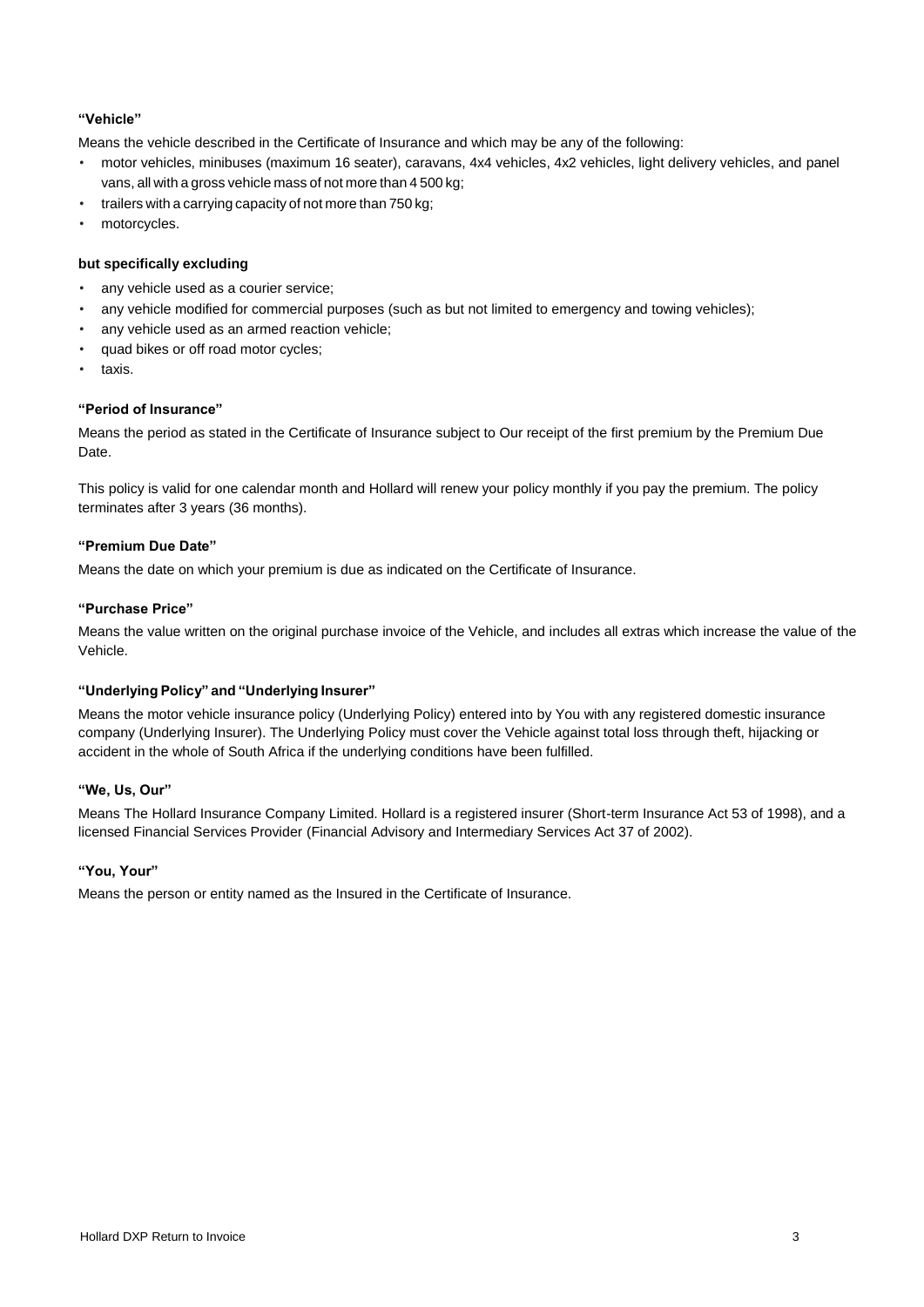## **Cover Provided**

#### **Insured Event**

Where the Vehicle is written off (damaged beyond economical repair), or stolen and not recovered, during the Period of Insurance, We will pay the benefit as explained below.

#### **Benefit**

We will pay the original purchase price less one of the following amounts (whichever amount is the greatest):

- the Vehicle's Market Value (at the Date of Loss), or
- the amount paid by Your Underlying Insurer (at the Date of Occurrence).

#### **The purchase price is written on the original purchase invoice of the Vehicle, and includes all extras which increase the value of the Vehicle.**

#### **Cover Limit**

The maximum payment under this policy is limited to R500 000 and the Period of Insurance is limited to 3 years (36 months), after which this policy will expire.

## **Claims Conditions**

When an event occurs that may result in a claim under this policy, You will be required do the following for every claim:

- Notify Us immediately that Your claim in terms of Your Underlying Policy has been settled and within 30 Days of the Date of Loss submit to Us full details in writing of Your claim by means of a claim form.
- Provide Us with such proof and information as We may require to process the claim.
- Provide Us with proof of Your original purchase invoice, and provide or authorise Us to obtain a copy of Your credit agreement where relevant.

## **Conditions for Cover**

The following conditions are applicable to the entire policy:

#### **Consent to disclose private information**

- It is essential for insurance companies to share claims and underwriting information (as well as credit information) in order to enable the fair assessment and underwriting of risks and to reduce the number of fraudulent claims.
- It is important to remember that when You accept Your policy You accept the terms and conditions laid out in the policy. Your acceptance gives Hollard the right to verify that the information You have supplied on Your application form or telephonically is accurate and truthful. This means that Hollard can share Your information with other insurance companies. It also means that Hollard has the right to give Your information to another interested party, should You make a claim against this policy and You waive any rights of privacy with regards to this information.
- The condition above applies to all policyholders. They are intended to protect insurers from fraudulent claims, but benefit You directly. If insurance companies reduce the number of fraudulent claims, the premiums are cheaper.

#### **Condition precedent to liability**

We do not cover You unless,

- The premium has been received by the Administrators by the Premium DueDate:
- You comply with the claims procedures set out in this policy; and
- There is an Underlying Policy in place at the Date of Loss.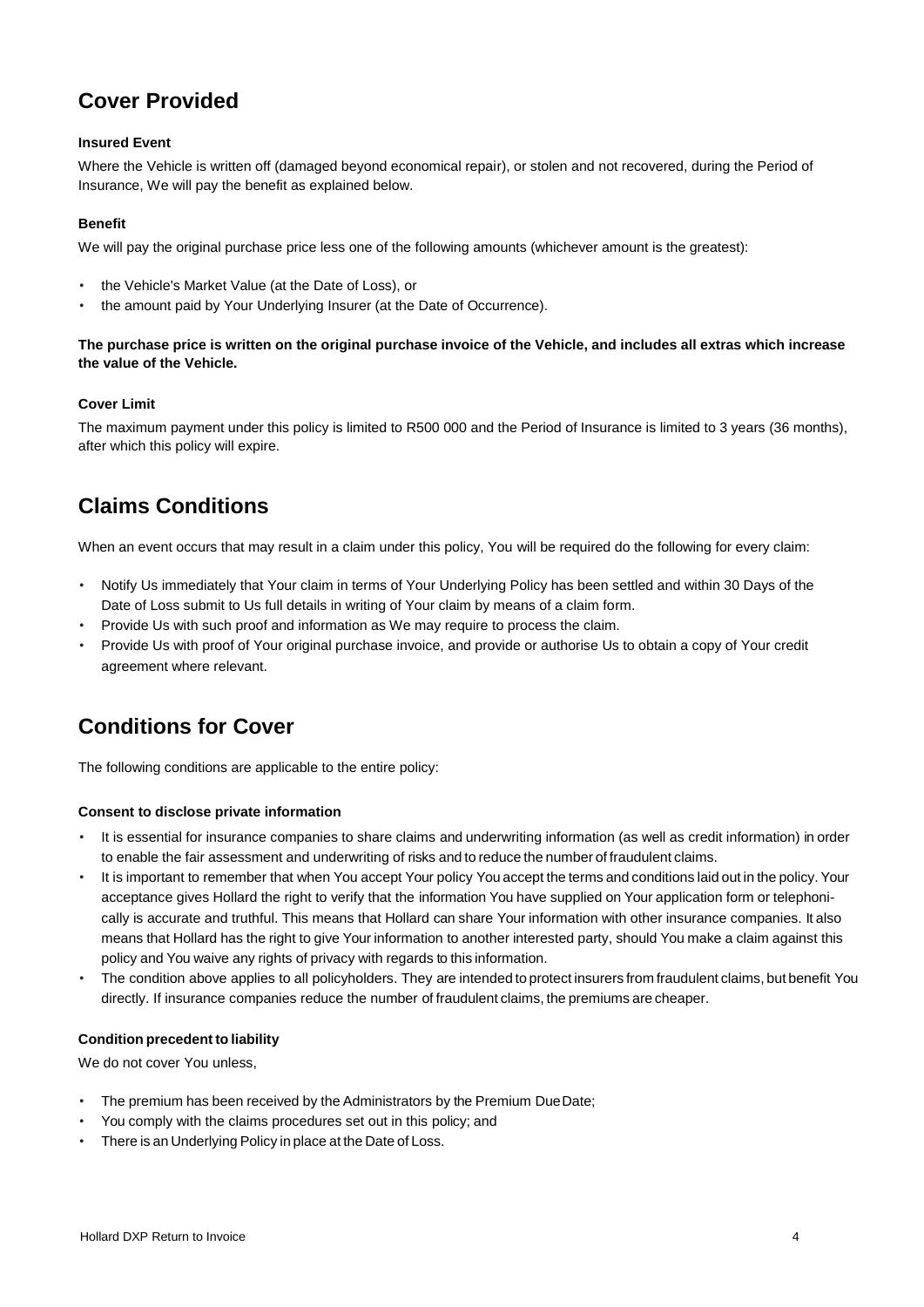#### **Underlying Policyfortotal loss of your Vehicle**

• You must ensure that the Vehicle including its accessories is insured against total loss for its full Market Value in terms of the Underlying Policy. If the Vehicle is not insured against total loss then this policy does not operate.

Ensure that all the Vehicle extras included in the Purchase Price are insured. We will not be liable to pay any amounts deducted by the Underlying Insurer for extras (such as tow bars, canopies, mag wheels) and which was not included in the Market Value for your Underlying Policy.

• Where the Underlying Policy is unenforceable, cancelled, invalid or treated as such by the Underlying Insurer, or where it is not fully comprehensive, this policy does not operate.

#### **The credit provider's interest**

The credit provider has an interest in this policy if the Vehicle is the subject of a credit agreement. If a total loss occur, payment under this policy will be made first to Your credit provider. The credit provider's acceptance of the payment will be a discharge of Our liability for that portion of Your claim. We will pay any balance to You afterwards.

#### **Rejection of claim and time bar**

If You dispute Our decision to decline Your claim or cancel the policy, You have 90 Days from the receipt of Our letter to appeal this decision in writing to Hollard:

The Account Manager WesBank PO Box 87419 Houghton 2041

Tel: (011) 351 5000 Fax: (011) 351 0326

Email: [enquiries@hollard.co.za](mailto:enquiries@hollard.co.za)

Alternatively, You may contact: The Ombudsman for Short Term Insurance PO Box 32334 Braamfontein 2017

Tel: (011) 726 8900 Fax: (011) 726 5501

If Your dispute is not

If Your dispute is not satisfactorily resolved in this manner, You may institute legal action against Hollard for the enforcement of the claim. The summons must be served on Us within 180 Days of the expiry of the above mentioned 90 Day period, else all benefits in respect of such claim will be forfeited and no liability can arise in terms of such claim.

#### **Fraud**

If any claim under this policy is in any way fraudulent or if any fraudulent means are used by You or anyone acting on Your behalf to obtain any benefit under this policy or if any of the events insured against in terms of this policy are occasioned by Your intentional act or with Your connivance, all benefits under and the premiums paid in terms of this policy shall be forfeited, and the policy shall be void at Our option.

#### **Legal jurisdiction**

This policy is subject to South African law and the jurisdiction of a competent South African court.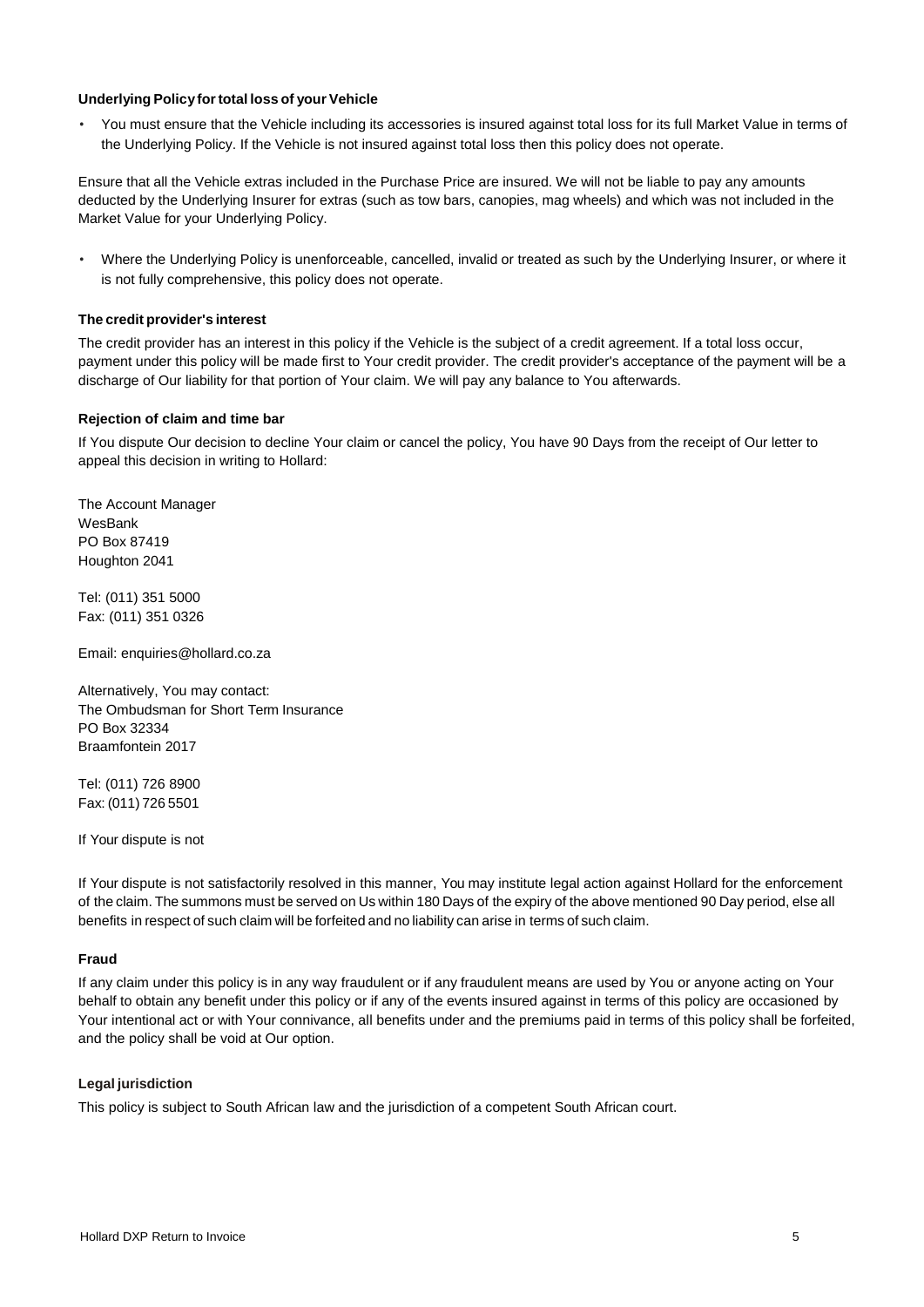#### **Cancellation and refund of premiums**

This policy may be cancelled by You or Us at any time on 31 Days written notice. Please contact your credit provider if you wish to cancel.

If your Underlying Policy cancels or is invalid, then this policy will cancel and Your premium portion will be refunded for the period where the Underlying Policy did not exist, provided that no claim is pending or has been paid, in which event no premium shall be refunded.

#### **It is your responsibility to notify Us when the Underlying Policy becomes invalid.**

#### **Contract**

The Certificate of Insurance and this policy and any endorsements or amendments together comprise Your insurance contract with Us.

#### **Period of grace for premium payments**

You shall be entitled to a period of 15 Days from the Premium Due Date to pay Your premium. In the case of monthly policies, this period of grace only applies from the second month of the currency of this policy.

#### **Prescription**

We are not liable for any claim under this policy after the lapse of 12 months from the Date of Loss unless such claim is the subject of a pending legal action.

#### **Amendments orendorsements**

We may amend or endorse this policy at any time by giving You 30 Days' notice in writing at Your last known address.

#### **Territorial limits**

Cover is limited to events occurring in the territorial limits as specified in Your Underlying Policy.

## **Exclusions**

#### **We do not cover Your losses:**

- if the Underlying Insurer rejects Your claim in terms of the Underlying Policy;
- if You cancel your Underlying Policy;
- for liability to any passenger or third party whatsoever for loss, damage, death or personal injury;
- to any goods, materials, possessions or property carried in or on the Vehicle;
- caused whilst the Vehicle is being driven by You or another person (with Your consent) and is not fully licensed to drive, or not com- plying with the laws relating to learners;
- when You, or another person drive the Vehicle (with Your consent) and is under the influence of alcohol or drugs or the driver's blood or respiratory system exceeds the statutory alcohol limit;
- arising out of any contractual liability, unless liability would have attached in the absence of such agreement;
- for consequential loss:
- for depreciation, wear and tear, mechanical or electrical break- downs, failures or breakage;
- for misrepresentation, non-disclosure or misdescription of any fact or circumstance whether in connection with:
	- Your Underlying Policy or claim;
	- this policy or Your claim in terms of this policy;
- more than Our rateable proportion of any loss or claim which is covered under another enforceable insurance policy;
- arising from permanent or temporary dispossession resulting from detention, confiscation, forfeiture, impounding or requisition legally carried out by customs, police service, crime prevention units or any lawfully constituted officials or authorities.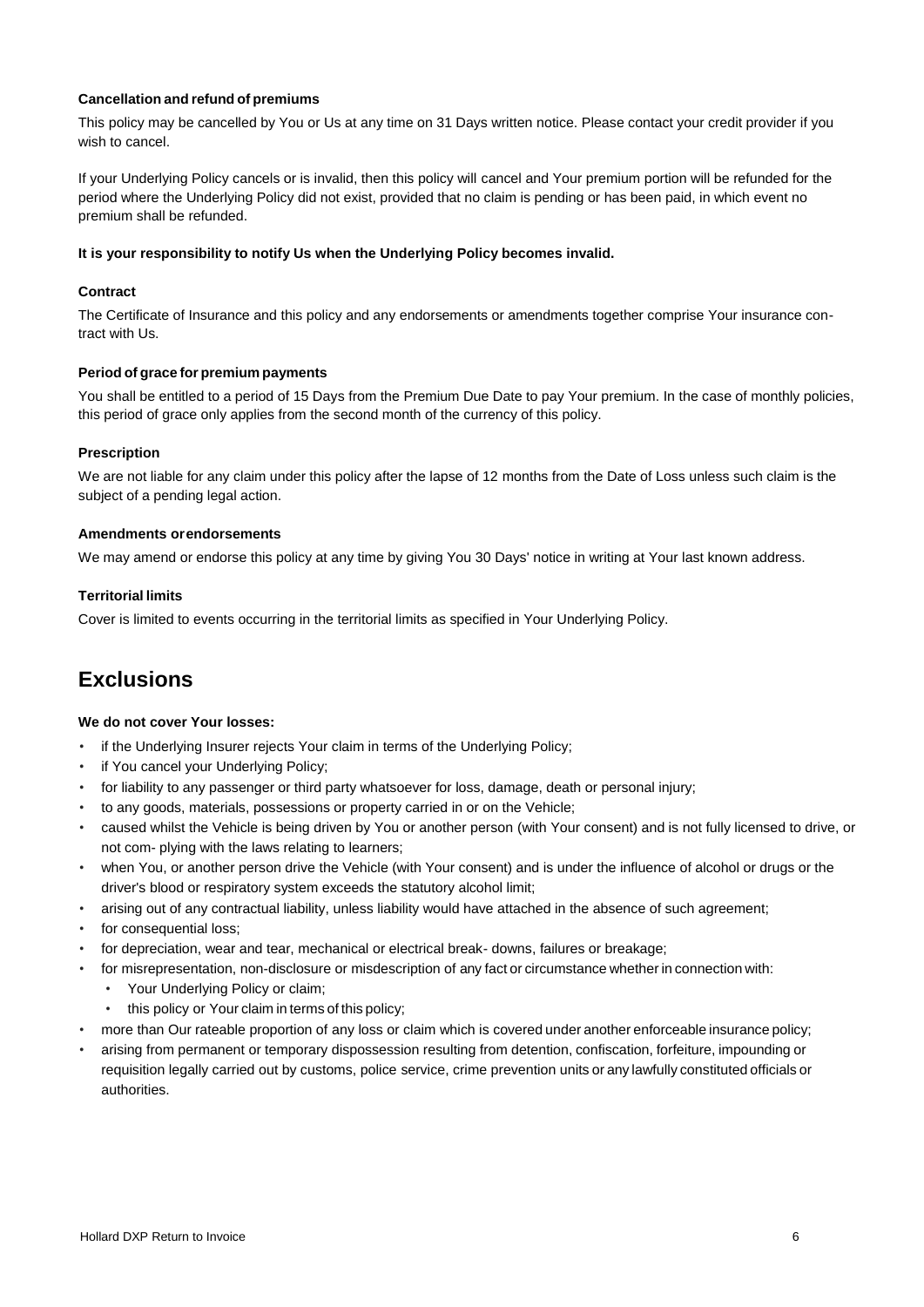## **Additional Information**

This document contains contact details, disclosures and other important information to ensure you always have all the information you need. Please keep this document together with your policy wording and certificate of insurance.

If this policy was sold to you by a motor dealership, the dealership has been approved by Hollard as a Financial Services

Provider to market and sell this product. The Financial Services Provider may receive commission from Hollard. The commission amount is set out in your Certificate of insurance.

The Financial Services Provider must provide certain information at the earliest reasonable opportunity about themselves as well as about the insurer. For your convenience, please find below the required information on the insurer.

#### **1. About the parties involved**

The Selling FSP is obliged to make additional disclosures about the Policy. Please ensure that You receive and understand this information.

#### **1.1 The intermediary has an obligation to confirm the following to You:**

- a. The full business and trade names, registration number, postal and physical address, telephone numbers and e-mail address,
- b. The fact that he has been given mandate to act on behalf of Hollard and whether any restrictions or conditions were imposed on the intermediary by Hollard,
- c. Names and contact details of the relevant compliance office and complaints department,
- d. Whether the intermediary directly or indirectly holds more than 10% of the insurer's shares or not,
- e. Whether the intermediary has not received more than 30% of total insurance remuneration, including commission from the insurers in the preceding year or not,
- f. Whether the intermediary hold Guarantees or Professional Indemnity or Fidelity Insurance or not,
- g. Details of any monetary obligations assumed by You directly or indirectly when buying this Policy,
- h. Commission payable for placing insurance with them, whether the representative is rendering services under supervision or not.
- i. The intermediary will receive a total fee not exceeding 12.5% of the Premium paid to Hollard for performing intermediary and other services.This fee is included in the Premium.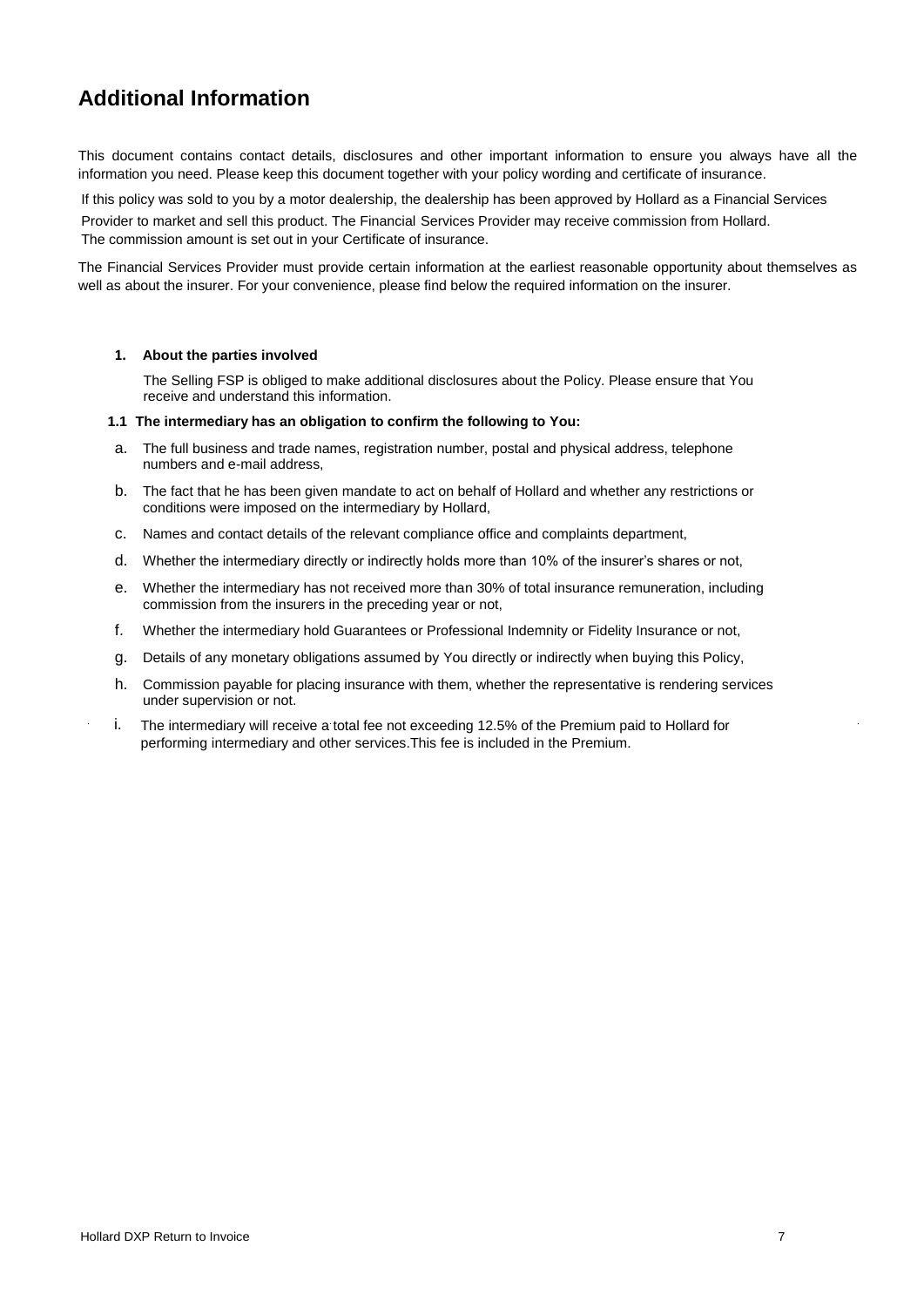**1.2 If this policy is sold to you by The Engine Room Direct Solutions (PTY) LTD, the following information applies:**

| <b>FSP Name</b>                                                          | The Engine Room Direct Solutions (PTY) LTD (here in after The Engine Room)                                                                                                                                                                                                                                                                                             |  |
|--------------------------------------------------------------------------|------------------------------------------------------------------------------------------------------------------------------------------------------------------------------------------------------------------------------------------------------------------------------------------------------------------------------------------------------------------------|--|
| <b>Registration Number</b>                                               | 2009/005040/07                                                                                                                                                                                                                                                                                                                                                         |  |
| <b>FSP Licence Number</b>                                                | 45528                                                                                                                                                                                                                                                                                                                                                                  |  |
| <b>Address (Postal &amp; Physical):</b>                                  | MotoVantage House: Stonemill Office Park, 300 Acacia Rd, Blackheath,<br>Johannesburg, 2195<br>PO Box 1034, Gallo Manor, 2052                                                                                                                                                                                                                                           |  |
| <b>Telephone Number</b>                                                  | 087 312 1074                                                                                                                                                                                                                                                                                                                                                           |  |
| <b>Email</b>                                                             | TERqueries@the-engine-room.co.za                                                                                                                                                                                                                                                                                                                                       |  |
| <b>FSP License Categories</b>                                            | Category I<br>Short-Term Insurance Personal Lines, Short-term Insurance Personal Lines<br>A1, Short-Term Insurance Commercial Lines, Long-Term Insurance<br>subcategory B1, Long-term Insurance subcategory B1-A, Short Term<br>Insurance - Personal Lines; Advice & Intermediary Services, Short Term<br>Insurance - Commercial Lines; Advice & Intermediary Services |  |
| <b>Financial Products</b>                                                | <b>Short Term Insurance</b><br>Long Term Insurance                                                                                                                                                                                                                                                                                                                     |  |
| <b>Authority</b>                                                         | The Engine Room has an intermediary agreement in place to sell on behalf of<br>Hollard.                                                                                                                                                                                                                                                                                |  |
| <b>Professional Indemnity and</b><br><b>Fidelity Guarantee Insurance</b> | The Engine Room has professional indemnity and fidelity insurance.                                                                                                                                                                                                                                                                                                     |  |
| <b>Legal Status of</b><br><b>Representatives</b>                         | Representatives who do not meet fit and proper requirements work under<br>supervision                                                                                                                                                                                                                                                                                  |  |
| <b>Compliance Officer</b>                                                | <b>Associated Compliance</b>                                                                                                                                                                                                                                                                                                                                           |  |
| <b>Compliance Officer Details</b>                                        | (011) 678 2533<br>craig@associatedcompliance.co.za                                                                                                                                                                                                                                                                                                                     |  |
| <b>Conflict of Interest</b><br><b>Management Policy</b>                  | The Engine Room has a Conflict of Interest Management Policy in place.<br>Should you require a copy thereof please contact The Engine Room using the<br>above contact details.                                                                                                                                                                                         |  |
| <b>Commission Payable</b>                                                | The Engine Room receives 12.5% of the Premium paid to Hollard for<br>performing intermediary services. This fee is included in the Premium                                                                                                                                                                                                                             |  |
| <b>Binder Fee Disclosure:</b>                                            | The Engine Room receives 3.5% of the Premium paid to Hollard for performing<br>The binder function of Entering Into. This fee is included in the Premium                                                                                                                                                                                                               |  |
| <b>Noting of Interest:</b>                                               | The Engine Room does not hold more than 10% of the Insurer's shares and<br>does not receive more than 30% of total remuneration from the Insurer.                                                                                                                                                                                                                      |  |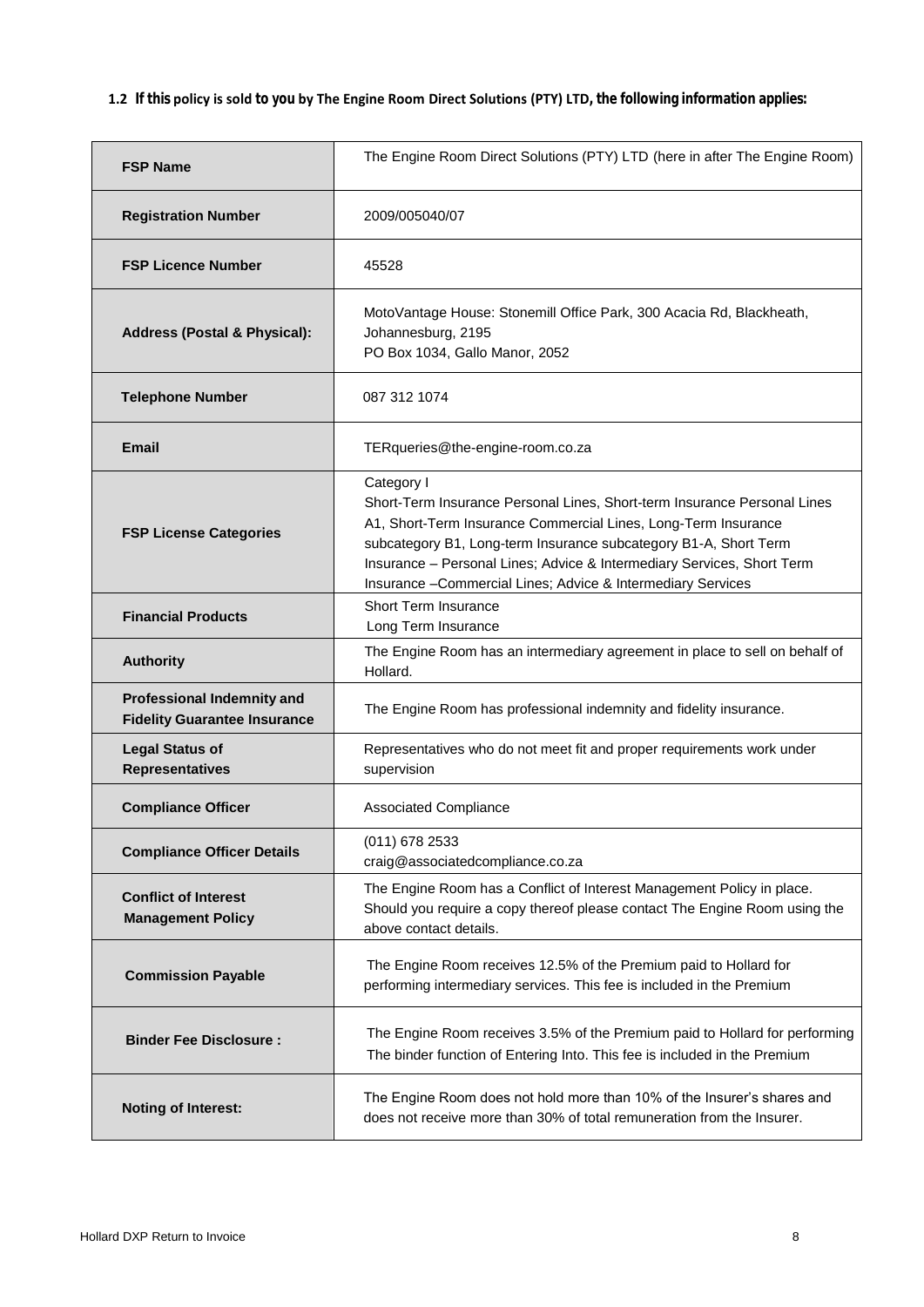#### **1.3. About the insurer – Hollard**

The insurer is The Hollard Insurance Company Limited (Registration number 1952/003004/06). Hollard is a registered insurer and authorised Financial Services Provider. Hollard is a public unlisted company and has Professional Indemnity insurance and Fidelity Guarantee insurance in place.

| <b>FSP name</b>                                                   | The Hollard Insurance Company Ltd                                                                                     |  |
|-------------------------------------------------------------------|-----------------------------------------------------------------------------------------------------------------------|--|
| <b>Registration number</b>                                        | 1952/003004/06                                                                                                        |  |
| <b>FSP License number</b>                                         | 17698                                                                                                                 |  |
| <b>FSP License Categories</b>                                     | Category I                                                                                                            |  |
| <b>Financial Products</b>                                         | Short-term Insurance                                                                                                  |  |
| Professional<br>indemnity insurance<br>and fidelity<br>insurance  | Hollard has professional indemnity and fidelity insurance.                                                            |  |
| <b>Legal status</b><br>of representatives                         | Any representatives that do not meet the fit and proper requirements will be rendering services<br>under supervision. |  |
| <b>Physical address</b>                                           | Hollard Villa Arcadia, 22 Oxford Road, Parktown, 2193                                                                 |  |
| <b>Postal address</b>                                             | Hollard Partner Solutions, PO Box 87428, Houghton, 2041                                                               |  |
| Telephone number                                                  | 0800 601 016                                                                                                          |  |
| Fax number                                                        | 011 351 3012                                                                                                          |  |
| <b>Website and</b>                                                | www.hollard.co.za                                                                                                     |  |
| email address                                                     | hpsadmin@hollard.co.za                                                                                                |  |
| <b>Compliance contact</b>                                         | compliance@hollard.co.za                                                                                              |  |
|                                                                   | 0860 666 675                                                                                                          |  |
| Complaintscontact                                                 | hpscomplaints@hollard.co.za                                                                                           |  |
|                                                                   | 011 351 4150                                                                                                          |  |
| <b>Conflict of</b><br><b>Interest Management</b><br><b>Policy</b> | A copy of the Hollard Conflict of Interest policy is available on the website.                                        |  |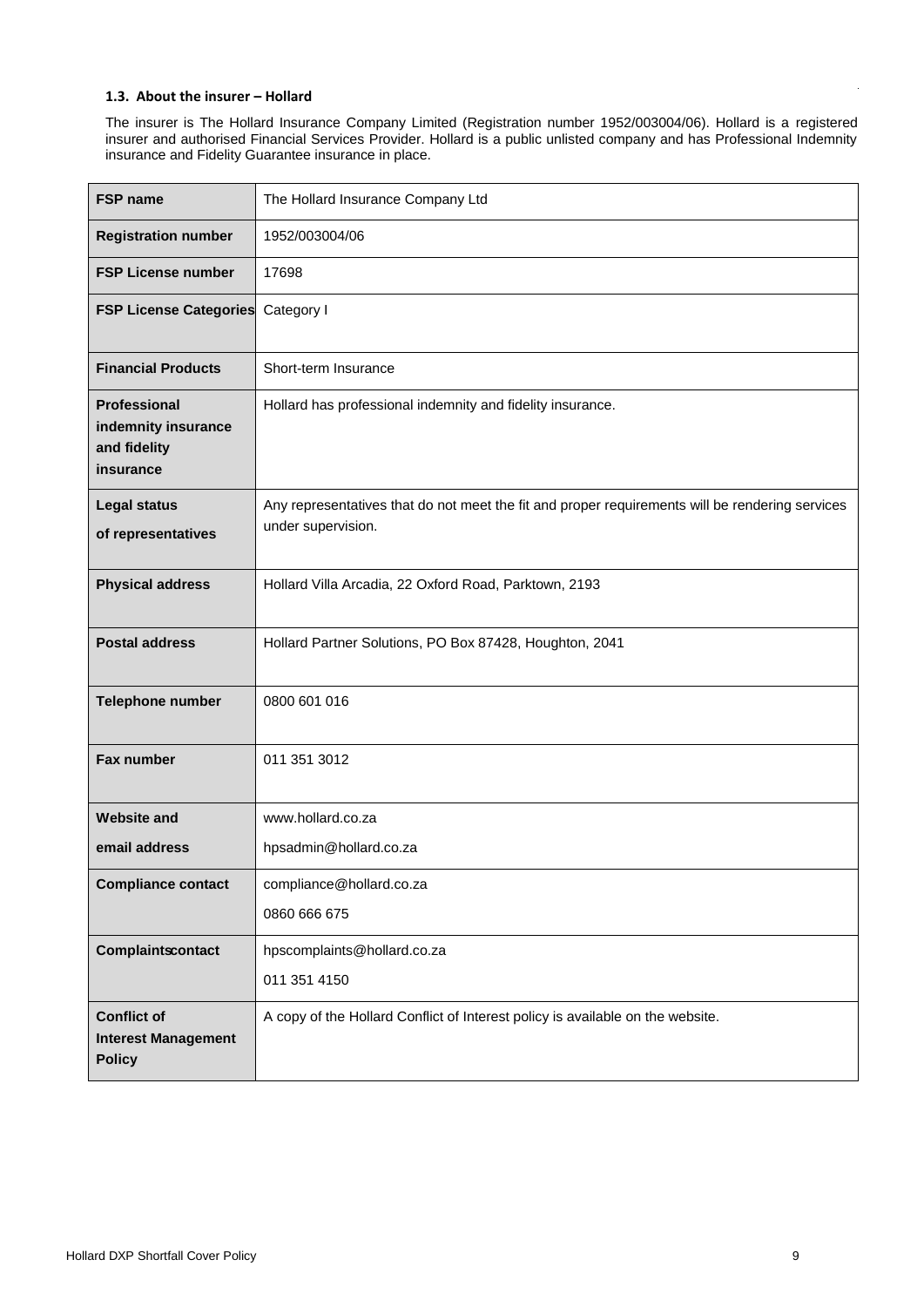#### **1.4 About the Administrator – Motorite Administrators (Pty) Ltd**

Motorite Administrators (Pty) Ltd has been appointed by the Insurer in terms of a Binder Agreement to administer policies and settle claims on its behalf. Motorite will assist You with any Policy queries or amendments which You may require, as well as any claims which You need to lodge. Motorite receives a fee as a percentage of gross written Premium for these services, this fee is disclosed in the Policy Schedule provided to You.

| <b>FSP Name:</b>                                                            | Motorite Administrators (Pty) Ltd (Registration Number 1997/00063707)                                                                                                                                                |  |  |
|-----------------------------------------------------------------------------|----------------------------------------------------------------------------------------------------------------------------------------------------------------------------------------------------------------------|--|--|
| <b>FSP Licence Number:</b>                                                  | 9140                                                                                                                                                                                                                 |  |  |
| <b>Address (Postal &amp;</b><br>Physical):                                  | PO Box 1034, Gallo Manor, 2052<br>MotoVantage House: Stonemill Office Park, 300 Acacia Rd, Blackheath,<br>Johannesburg, 2195                                                                                         |  |  |
| <b>Telephone Number</b>                                                     | 087 312 1079                                                                                                                                                                                                         |  |  |
| <b>Email Address:</b>                                                       | complaints@motorite.co.za                                                                                                                                                                                            |  |  |
| <b>Website:</b>                                                             | www.motovantage.co.za                                                                                                                                                                                                |  |  |
| <b>FSP License Categories:</b>                                              | Category 1:<br>Short-term Insurance Personal Lines, Short-term Insurance Personal Lines A1 and<br>Short-term Insurance Commercial Lines, Long-Term Insurance subcategory B1,<br>Long-term Insurance subcategory B1-A |  |  |
| <b>Financial Products:</b>                                                  | <b>Short Term Insurance</b><br>Long Term Insurance                                                                                                                                                                   |  |  |
| <b>Authority:</b>                                                           | Motorite are acting in terms of a written mandate from the Insurer                                                                                                                                                   |  |  |
| <b>Professional Indemnity</b><br>and Fidelity Guarantee<br><b>Insurance</b> | Motorite has suitable Professional Indemnity and Fidelity Guarantee Insurance in<br>place                                                                                                                            |  |  |
| <b>Legal Status of</b><br><b>Representatives</b>                            | Some of Motorite Administrator's representatives that are providing financial<br>services may be under supervision.                                                                                                  |  |  |
| <b>Noting of Interest:</b>                                                  | Motorite does not hold more than 10% of the Insurer's shares and does not<br>receive more than 30% of total remuneration from the Insurer.                                                                           |  |  |
| <b>Compliance Officer:</b>                                                  | Associated Compliance                                                                                                                                                                                                |  |  |
| <b>Compliance Officer</b><br><b>Details:</b>                                | Tel: 011 678 2533                                                                                                                                                                                                    |  |  |
| <b>Complaints Contact:</b>                                                  | 087 312 1079<br>complaints@motorite.co.za                                                                                                                                                                            |  |  |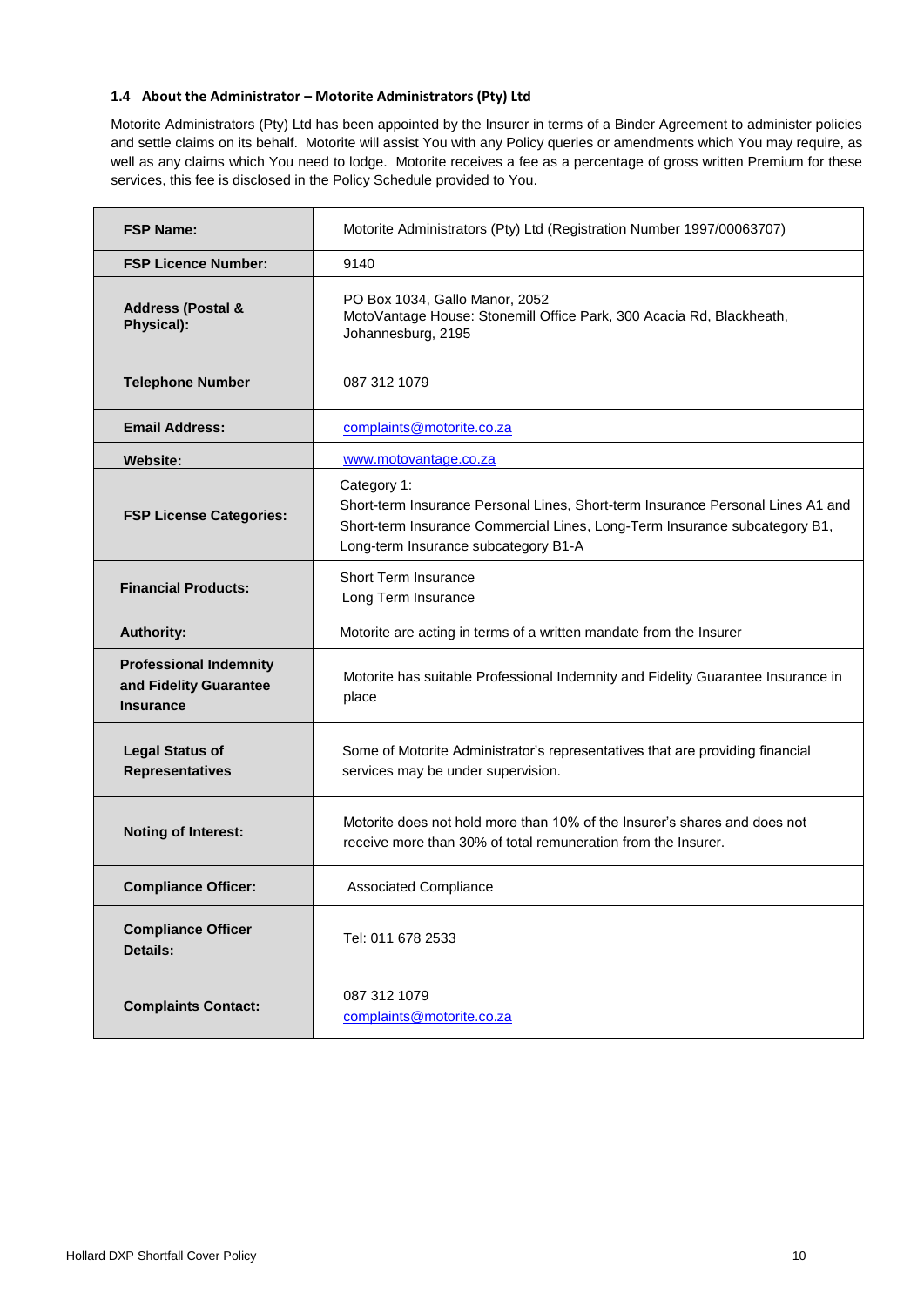| <b>Conflict of Interest</b><br><b>Management Policy</b> | Motorite has a Conflict of Interest Management Policy (COIMP) in place. A copy of<br>this is available on request.                                                                                                                                                                                                                                                                                             |  |
|---------------------------------------------------------|----------------------------------------------------------------------------------------------------------------------------------------------------------------------------------------------------------------------------------------------------------------------------------------------------------------------------------------------------------------------------------------------------------------|--|
| <b>Administrator fee</b><br>disclosure                  | The Hollard Insurance Company Limited is the product provider and has entered<br>into a binder agreement with Motorite. This means that Hollard has authorised<br>Motorite to perform these binder functions on their behalf. Below are the functions<br>performed by Motorite Administrators<br>Determine Policy Wording.<br>Determine Premiums.<br>٠<br>Determine Value of Policy Benefits.<br>Settle Claims |  |
|                                                         | Motorite receives 4.5% of the Premium paid to Hollard for performing these binder<br>functions. This fee is included in the Premium.                                                                                                                                                                                                                                                                           |  |

#### **2. How to complain**

We hope that You never have reason to complain, but should You wish to lodge a complaint about the services You received from the Insurer or Motorite regarding the Policy documentation, Premiums as well as claim or any claim related service, please use the following contact details:

#### **3. General Policy complaints – contact the Administrator**

Please contact the Administrator with complaints about Your Policy wording, Your Premium or claims: Tel: 087 312 1079 PO Box 1034 Gallo Manor 2052 Email: complaints@motorite.co.za

#### **4. Unresolved Complaints – contact Hollard**

If Your concerns are not resolved to Your satisfaction by the Administrator, please contact Hollard on:

Tel: 011 351 4150 Email: HPScomplaints@hollard.co.za

#### **5. Complain to the Ombudsman**

If Your concerns are not resolved to Your satisfaction by the Administrator or Hollard, You may contact the Ombudsman for Long-term Insurance.

| <b>Address</b>                                                                                      | Telephone and fax                                                 | <b>Email and Web addresses</b>               |
|-----------------------------------------------------------------------------------------------------|-------------------------------------------------------------------|----------------------------------------------|
| Physical:<br>1 Sturdee Avenue,<br>1st Floor, Block A<br>Rosebank<br>Johannesburg<br>2196            | Tel: 011 726 8900<br>Sharecall: 0860 726 890<br>Fax: 011 726 5501 | Email: info@osti.co.za<br>Web:www.osti.co.za |
| Postal:<br>The Ombudsman for Short-term<br>Insurance<br>PO Box 32334<br><b>Braamfontein</b><br>2017 |                                                                   |                                              |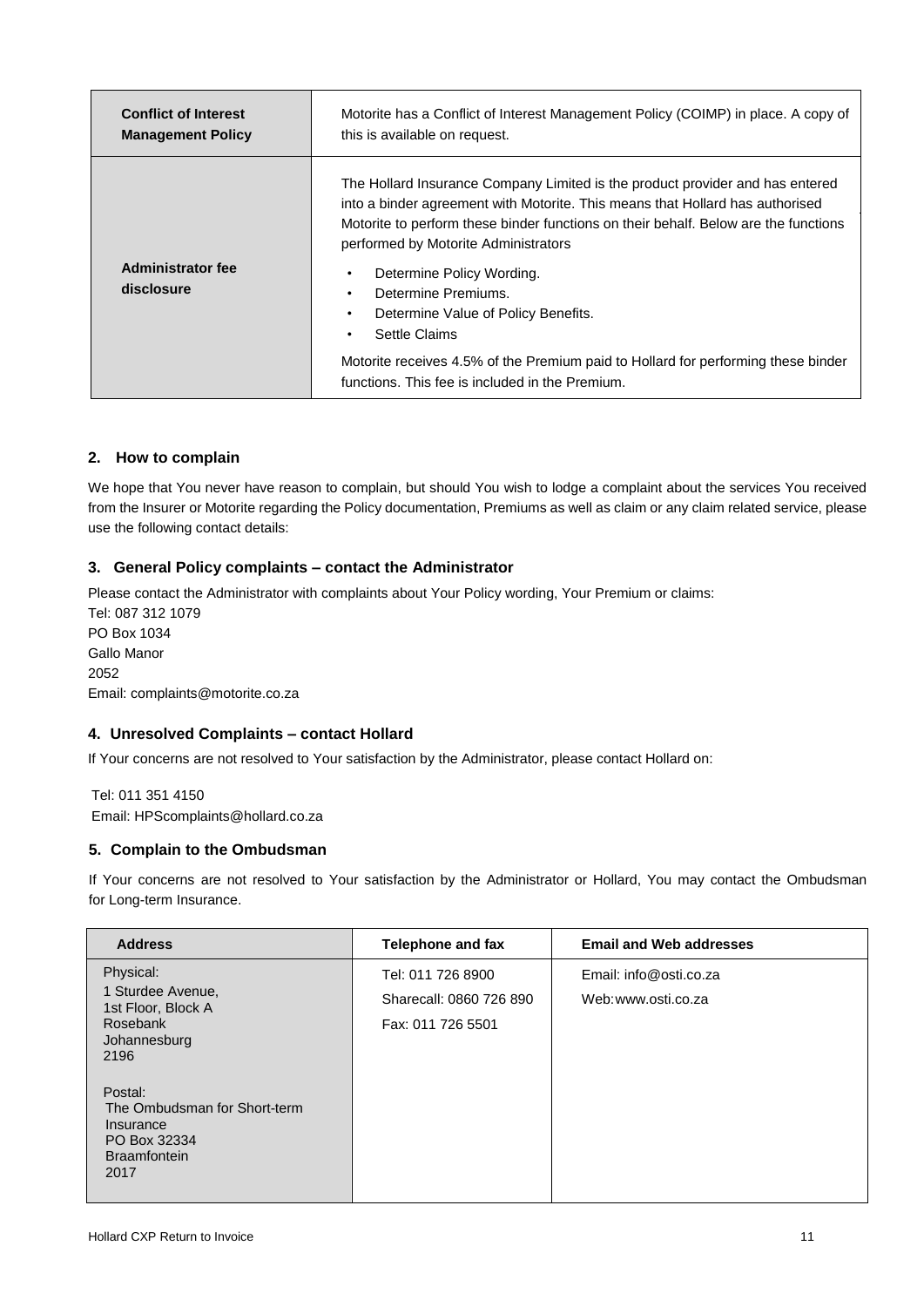#### **6. Complaints about how this policy was sold**

If you are not happy about this policy, the way it was sold, or the advice received, please write to The Compliance Officer at the contact details provided above.

Alternatively, you may also contact The Office of the Ombud for Financial Services Providers (FAIS Ombud).

| <b>Address</b>                                                                                                                                                                                                        | <b>Telephone and fax</b>                                     | <b>Email and Web addresses</b>                                 |
|-----------------------------------------------------------------------------------------------------------------------------------------------------------------------------------------------------------------------|--------------------------------------------------------------|----------------------------------------------------------------|
| <b>Physical Address:</b><br>Kasteel Park Office Park<br>Orange Building<br>2nd Floor, c/o Nossob & Jochemus<br>Street, Erasmus Kloof, Pretoria,<br>0048<br>Postal Address:<br>P.O Box 74571<br>Lynnwood Ridge<br>0040 | 012 762 5000<br>Tel:<br>012 470 9080<br>086 764 1422<br>Fax: | info@faisombud.co.za<br>Email:<br>Website: www.faisombud.co.za |

#### **7. Decisions about claims**

#### **a. Complain to Hollard**

If the Administrator does not accept a claim or if You don't agree with the amount of the claim, You may ask Hollard to review the decision within 90 days of the date of the decision.

#### **b. Complain to the Ombudsman**

You may also send Your complaint to the Ombudsman for Short-term Insurance at any time. Please contact the Ombudsman on the contact details set out above.

#### **c. Take legal action**

You may take legal action against Us within 270 days of the date of the decision. To take legal action, summons must be served on Us. If this is not done in time, You will lose Your right to claim and We will no longer be responsible for that claim. You may also choose to take legal action against Us without first asking Us to review Our claim decision or contacting the Ombudsman for Short-term Insurance. If You take legal action against Us before contacting the Ombudsman, You can only approach the Ombudsman for assistance after You have withdrawn the summons against Us.

#### **8. Report and prevent fraud**